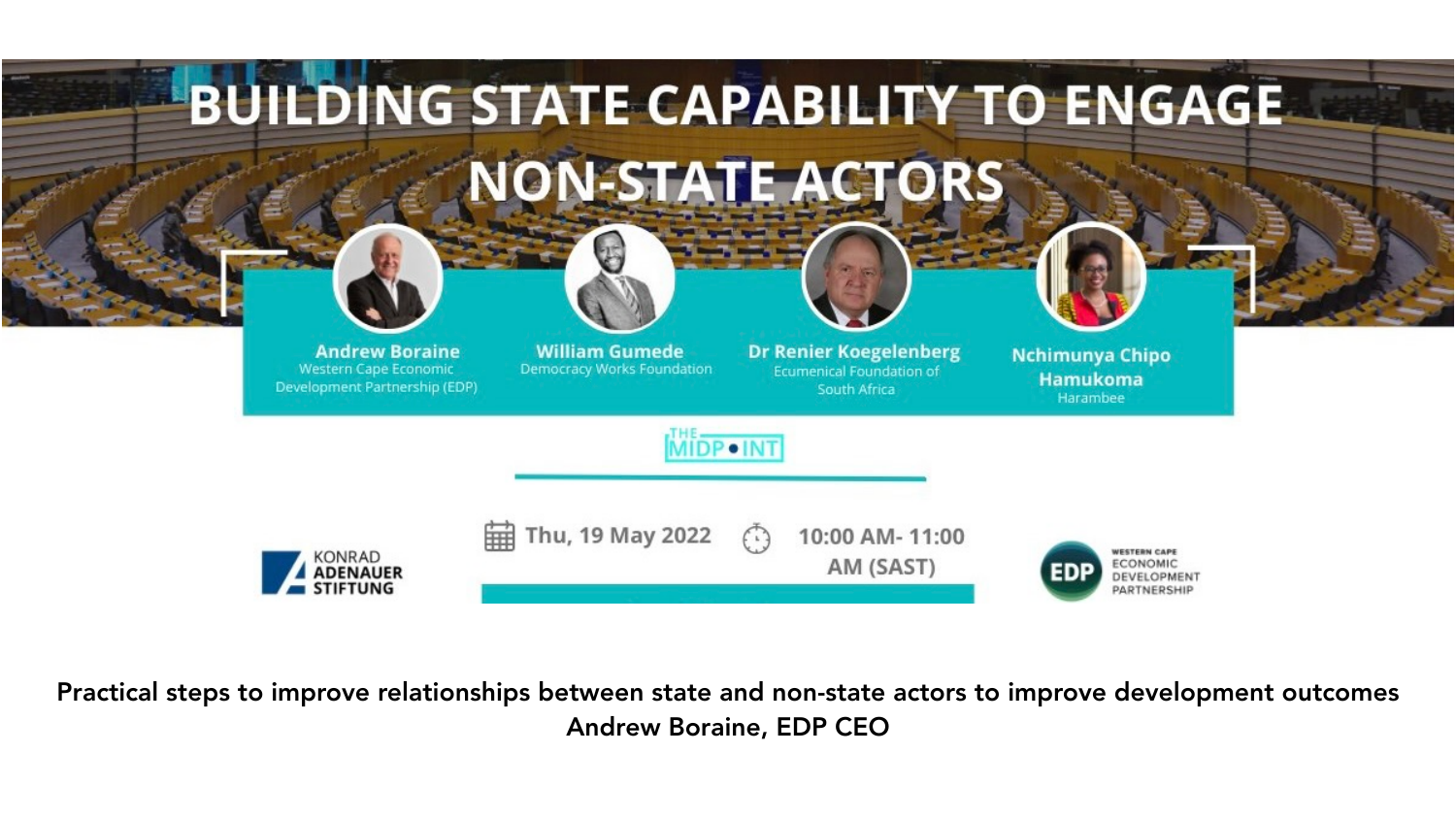*'Top down' authorising environment*

> *'Bottom up' mobilising environment*

Characterised by political mandates, electoral cycles, functions and mandates, policy, planning, regulatory compliance, enforcement

Characterised by multiple, usually small-scale, formal and informal initiatives by nonstate social actors



Approach: State as enabler of development, not just service provider I Citizen voice and action (agency) is necessary and desirable | Building state capability includes coordinating its own efforts *and* partnering with non-state actors | Ability to respond quickly and flexibly to sudden shocks and stresses | Doing things differently to achieve improved development outcomes

Actions: Take steps to create a more enabling and responsive environment though adaptive and collaborative leadership and institutional culture change

### Challenges:

Siloed thinking and steep hierarchies, regulatory compliance, inward-looking institutional culture

## Challenges:

Isolated projects, competitiveness, poor connections, naiveté towards state functioning, limited impact and change

Actions: Take steps to connect, communicate, collaborate within mobilising environment, improve capabilities to engage with authorising environment













Goal: Collective impact through improved, twoway relationships

Role of collaborative intermediary organisations: Partnering platforms to help stakeholders to agree on root causes of the problem, identify a common language and agenda for change, and turn dialogue into action

Common challenge: Parallel, misaligned and competing projects, reduced impact